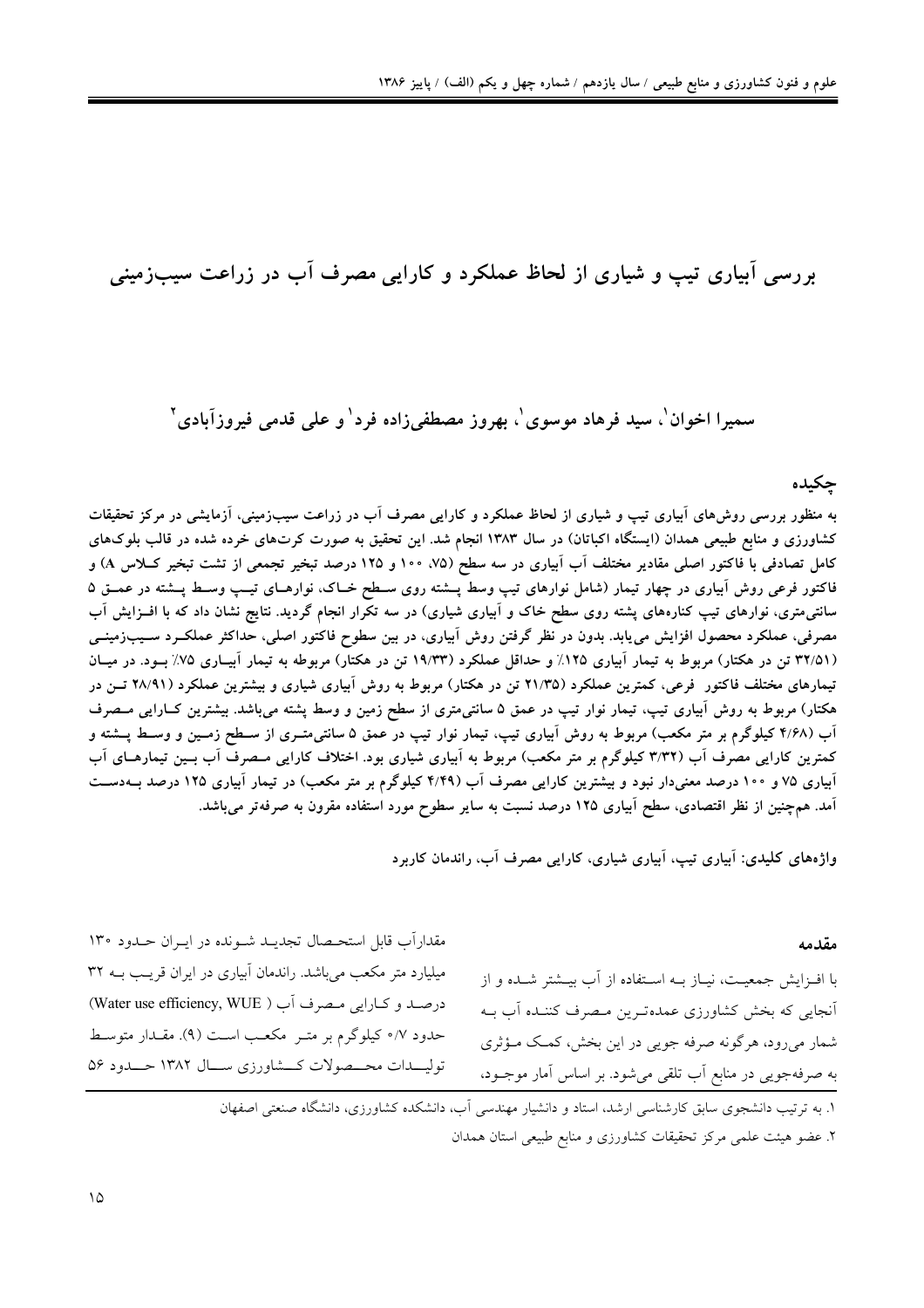میلیون تن بوده و پیش بینـی مـی شـود در سـال ۱۴۰۰ بـه ۱۲۰ میلیون تن محصولات کشاورزی و ۱۵۰ میلیارد متر مکعب آب برای تولید همین مقدار محصول نیاز است. به عبارتی برای نیـل به خودکفایی لازم است که WUE به حدود ۱/۳ کیلوگرم بر متر مكعب افزايش يابد (٩).

استان همدان با متوسط بارنـدگی سـالیانه ۳۱۳ میلـیمتـر و نامناسب بودن پراکنش آن از نظر زمانی و مکـانی جـزو منـاطق نیمه خشک کشور محسوب می شود. حدود ۹۴/۳ درصـد منـابع آب زیرزمینی این استان در بخش کشاورزی مـصرف مـیگـردد (۳). بر اساس برأوردهای انجـام شــده، حجـم أب مـصرفی در آبیاری زمین های کشاورزی استان همدان (۱۷۷°۲۶ هکتــار) در حدود ۲۹۹۳/۷ میلیون مترمکعب است که به دلیـل پـایین بــودن بازدهی أب مصرفی در مزارع تنها یک سـوم أن مـصرف مفیـد شده و بقیه به صورت تبخیر، نفوذ عمقی و جریانهای سـطحی از دسترس زارع خـارج مـیشـود (۵). میـزان بهـرهوری آب در مزارع استان همدان ۸/۰ کیلوگرم بر متر مکعب میباشـد کـه از متوســط بهـــرهوري اّب در كـــشور (حـــدود ٧/٠ كيلـــوگرم بـــر مترمکعب) بیشتر است ولی از مقدار پیشبینی شده در برنامه سوم توسعه اقتـصادي و اجتمـاعي در افـق ٢٥ سـال آينـده (١/٨ تـا ٢ کیلوگرم بر مترمکعب) فاصله زیـادی دارد (۵). در اسـتان همـدان ۹۰ درصد کشاورزان بـرای آبیـاری مـزارع از روشهـای آبیـاری سطحی استفاده میکنند. لذا نــه تنهــا بایــد شــیوه ســرمایهگــذاری متحول شود بلکه در روش های آبیـاری و مـدیریت مـصرف آب (حتی در روشهای آبیاری مدرن و تحت فشار) نیز باید تغییراتی ایجاد شود تا بتوان بهرهوری آب را افزایش داد. بـه طـوریکـه بـا افزایش ۱۰ درصدی کارایی مصرف آب می تـوان حـدود ۸/۵ میلیارد مترمکعب آب را در سطح کشور صرفهجویی نمود (۷).

سیبزمینی یکی از محصولات عمده استان همدان می باشد ک کمبود اَب در تولید کمـّی و کیفی اَن از اهمیت خاصـی برخـوردار است. سطح زیر کشت سیبزمینی در اسـتان در سـال ۱۳۸۲ برابـر ۲۰ هزار هکتار با تولید کل ۵۷۷۵۵۲ تن بوده است. سـهم اسـتان همدان در تولید کل سیبزمینی ایران ۱۵/۴ درصد میباشد. متوسط

عملکرد در استان همدان ۲۸/۶۸ و در سطح کشور ۲۱/۶ تـن در هکتار است. تأمین نیاز آبی سیبزمینی با روش های نوین آبیـاری قطرهای موضوعی است که به دلیل حساسیت این محصول نسبت به تنش آبي درخور اهميت است (١۵).

از جمله روش های ابیاری تحت فشار، ابیـاری قطـرهای بـا استفاده از نوارهای تیپ (Tape) میباشد. مهم ترین مشخصه این نوارها آن اسـت کـه نيـاز بـه قطـرهچکـان جداگانـه نداشـته و شیارهای فشارشکن (لابی رنت) در جداره لوله به نحـو مناسـب ایجاد شده است. آب از لوله اصلی وارد این شیارها شده و پس از استهلاک انـرژی و افـت فـشار، بـه صـورت قطـره قطـره از خروجیهایی که در فواصل مختلف ایجاد شده خارج می شــود. نوارهای تیپ را میٍ توان روی سطح خاک و یا زیر سطح خــاک (تا ١٠عمق سانتيءتر) قرار داد و در نتيجه به علت اشباع نـشدن خاک و عدم ایجاد سله در سطح آن، ریشه گیاه به راحتی تنفس نموده و همواره از اکسیژن کافی بهرهمند میگردد. در صورت قرار دادن نوارهـا در زيـر خـاك، بـر خـلاف روشهـاي ديگـر آبیاری، وزش باد در کـارایی اَن تــأثیر نداشــته و در نتیجــه اَب کمتری تبخیر می شود.

از مقایسه آبیاری قطرهای زیرسطحی بـا سـایر سیـستمهـای آبیاری نتیجه شده کـه مقـدار محـصول بـرای آبیـاری قطـرهای زیرسطحی برابر یا حتـی بیـشتر از سـایر سیـستمهاسـت (١٨). محصول سیبزمینی در کالیفرنیا، در آبیاری قطرهای زیرســطحی بیشتر از آبیاری بارانی بود (١٩) و برابر یا کمی بیشتر از آبیـاری ويل موو (Wheel move) در آيداهو بود. اما مقـدار آب مـصرفي در روش آبیاری قطرهای زیرسطحی فقط ۵۰ تا ۷۰ درصد میزان آب مورد نیاز در روش آبیاری بارانی گزارش شده است (۲۳). سافونتس و دی پائولا (۲۵) گزارش کردند که آبیاری با لولههای ۵۰ میلی متری دفن شـده در زیـر زمـین و در بـین ردیـفهـای کاشت می تواند عملکرد را تا ۳۵ درصد نسبت به آبیاری بـارانی افزایش دهـد. گوپتـا و سـینگ (۲۱) در آزمایـشی دو سـاله از مقایسه آبیاری شـیاری و قطـرهای بــه ایــن نتیجــه رسـیدند کــه محصول سیبزمینی تحت اَبیـاری قطـرهای ۵۰ تـا ۶۵ درصـد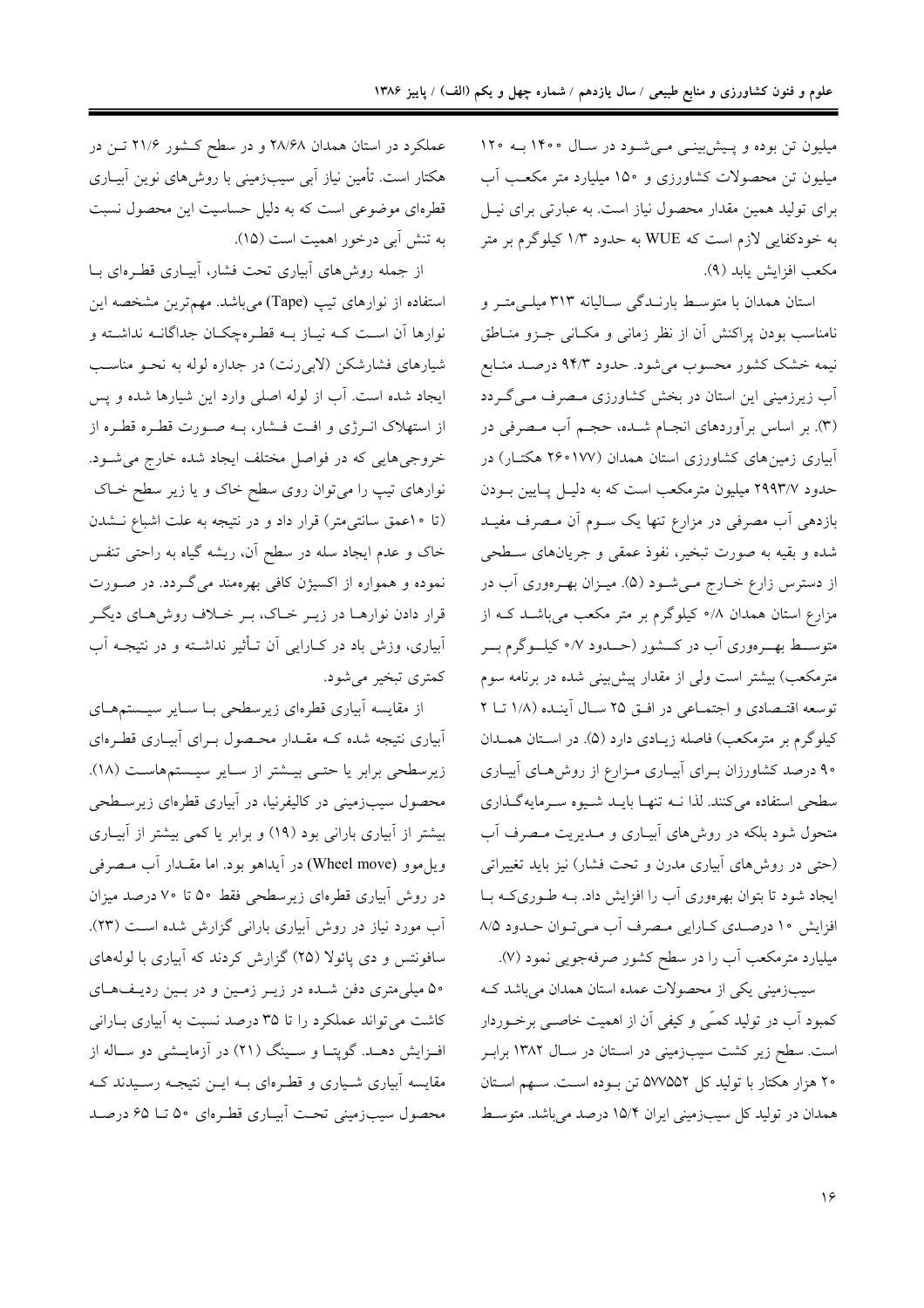افزایش می یابد. سینگ و سود (۲۶) آزمایشی را روی اثر متقابـل آب و کــود نیتــروژن تحــت روش۵حـای مختلــف آبيــاری بــرای سیبزمینی انجام دادند. میزان آب آبیاری بر اساس ۱۰۰ و ۱۵۰ درصد تبخیر از تشت اعمال گردیـد. بیـشترین عملکـرد غـده و کارایی مصرف آب تحت سیستم آبیاری قطرهای و تیمـار ۱۵۰ درصد تبخیر تجمعی از تشت به دست آمـد. آواری و هیـواس (۱۷) سیستمههای آبیاری قطرهای و کرتبی را برای آبیاری سیبزمینی در ۱۰۰ درصد آب مورد نیاز گیـاه اسـتفاده کردنــد. نتیجه آزمایش نشان داد که بیشترین عملکرد و کـارایی مـصرف آب، مربوط به سیستم آبیاری قطرهای است.

هدف از تحقیق حاضر مقایسه تأثیر آبیاری تیپ و شیاری بـا مقادیر مختلف آب آبیـاری بـر عملکـرد سـیبزمینـی، کـارایی مصرف آب و راندمان کاربرد آب می باشد.

## مواد و روش ها

آزمایش های صحرایی این مطالعه در بهار سال ۱۳۸۳ در مزرعـه تحقیقاتی ایستگاه اکباتان واقع در مرکز تحقیقـات کـشاورزی و منابع طبیعی همدان با کاشت رقم اگریا انجام شد. پ– هاش و هدایت الکتریکی آب آبیاری ۷/۴۹ و ۸۱۵/۰ دسمیزیمنس بر متر بود. بافت خاک مزرعه لوم شــني رســي و جــرم مخـصوص .<br>ظاهری خاک ۱/۶ گرم بر سانتی¤تر مکعب، پ− هــاش عــصاره اشباع خاک ۸/۶۳ و هدایت الکتریکی اَن ۴۴/۰ دسمیزیمنس بـر متر بود. آزمایش بهصورت کرتهای خرده شده در قالب بلوکهای کامل تصادفی و در ۳ تکرار انجام شد.

تیمارها و سطوح مربوط به فاکتورهای اصل<sub>ی</sub> و فر*عـی* ایــن آزمایش در سه تکرار به ترتیب زیر اختیار شدند:

سطوح مختلف فاکتور اصلی شامل کـاربرد ۷۵، ۱۰۰ و ۱۲۵ درصد میزان تبخیر تجمعی از تشت کلاس A بود که در ادامه به اختصار و بـه ترتيب بـا علائـم W100 ،W75 و W125 مـشخص شدهاند. تیمارهای چهارگانــه مربــوط بــه فــاکتور فرعــی شــامل ابیاری شیاری (به دلیل کوتاه بودن طـول شـیار و قـرار گـرفتن چهار شیار در یک کرت، میتوان آن را شیاری- کرتی نیز نامید)

(F)، آبیاری تیپ و نوارهـای تیـپ واقــع در وسـط پــشته روی سطح خاک (T<sub>D0</sub>)، آبیاری تیپ و نوارهای تیپ واقع در وسط پشته در عمــق ۵ ســانتی متــری خــاک (T<sub>D5</sub>) و آبيــاری تيــب بــا نوارهای تیپ واقع در کنارههای پشته روی سـطح خـاک (Tso) بودند. به عنوان نمونه، W<sub>100</sub> F کرت آزمایشی است که به روش شیاری با ۱۰۰ درصد مقدار تبخیر تجمعـی از تـشت کـلاس A آبیاری شده است.

هر کدام از کرتهای آزمایشی دارای ۱۵ متر طول و ۳ متـر عرض بود و ۴ خط کاشت در آن وجود داشت. به منظور حذف اثرات ناشی از نفـوذ آب از تیمارهـای مختلـف روی یکـدیگر، فواصل بين هر دو سطح فـاكتور اصـلي ۱/۵ متـر انتخـاب شــد. فاصله خطوط کشت از یکدیگر ۷۵ سانتی متر بود زیــرا شـیارها در داخل كرت ايجاد شده بودند.

در این طرح از دو روش آبیاری شـیاری و آبیـاری قطـرهای استفاده گردید. در روش شیاری طول شیارها ۱۵ متـر و فاصـله بین آنها ۷۵ ســانتی¤تـر بــود. در طراحــی شــیارها، شــیب کـف متناسب با بافت خاک اختیار شده و شـیارها از نـوع انتهـا بــسته انتخاب شد.

اندازهگیری دبی ورودی به هـر کـرت و کنتـرل مقـدار آب آبیاری در هر تیمار توسط فلـومهـای W.S.C تیـپهـای ۳ و ۴ انجام شد. زمان آبیاری هـر کـرت از رابطـه ۱ محاسـبه گردیـد  $:(15)$ 

 $T = \frac{TV / V \wedge AD}{O}$  $[1]$ 

که در آن: T = زمان آبیاری (زمان انتقال آب به کرت)، ساعت A = مساحت کرت، هکتار عمق ناخالص أب مورد نياز، سانتيءتر = 0 میزان دبی ورودی به کرت، لیتر بر ثانیه = دور آبیاری در روش شیاری مطـابق عــرف محــل ۷ روز در نظ گرفته شد. در روش اَبیاری قطرهای، از نوارهای تی تیب (T-Tape) بـه طول ۱۵ متر استفاده شد. نوارها دارای قطر ۱۶ میلی متر و فاصله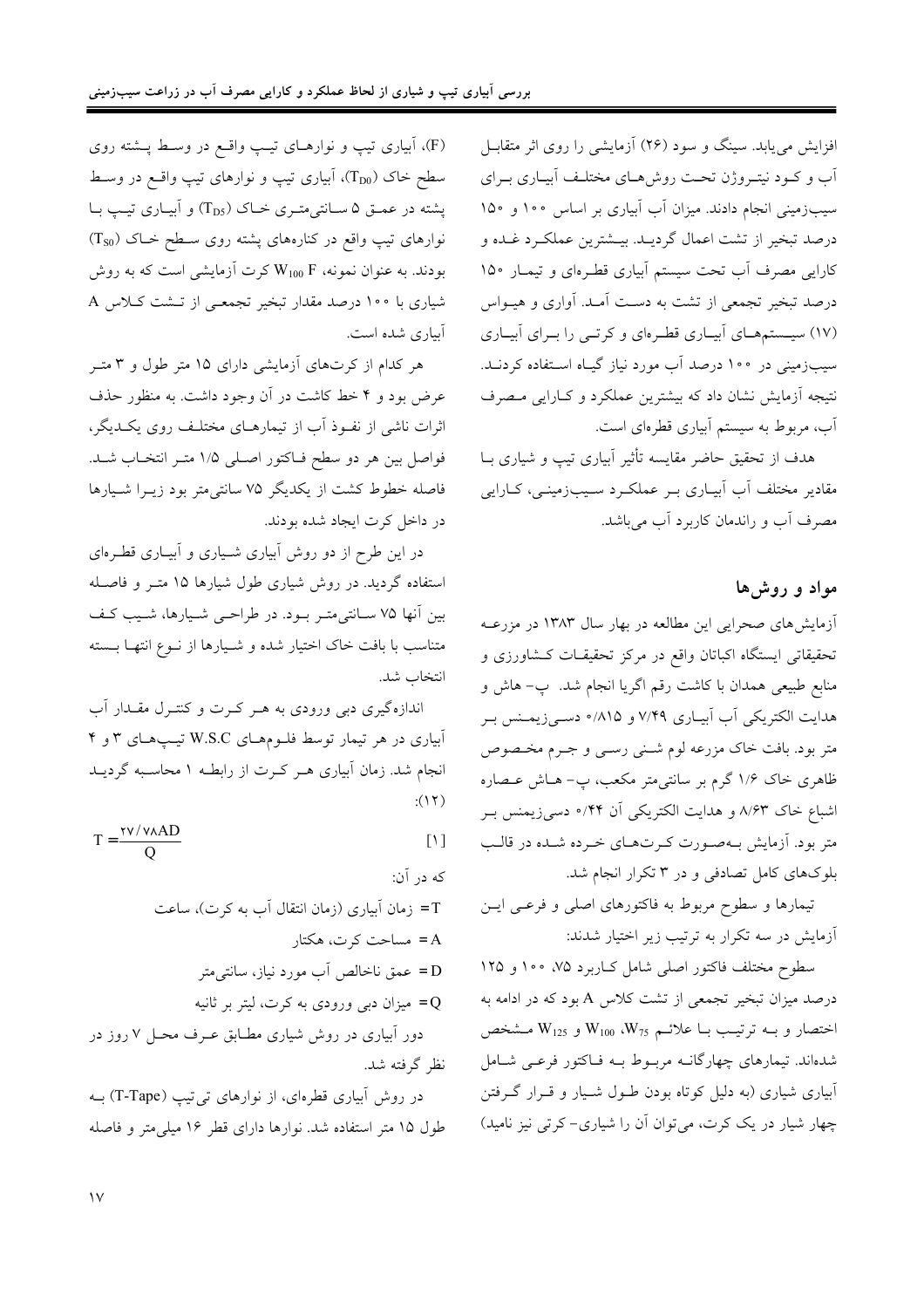قطرهچکانها ۲۰ سانتی متر بود. اندازهگیری و کنتـرل مقـدار آب آبیاری در هر تیمار توسط شیرهای گازی و کنتورهـای حجمـی که روی لولههای پلی اتیلنی انتقال آب تعبیه شده بودنـد، انجـام می شد. در تیماری که نوارها در دو طرف پشته قـرار داشـتند از شیرهای پلی اتیلن برای اعمال حجم یکسان آب نسبت به بقیـه موقعیتها استفاده شد. دور آبیـاری در روش تیـپ، دو روزه در نظ گرفته شد.

برای محاسبه نیاز آبی گیاه از دادههای تبخیر از تشت کلاس A که در ایستگاه هواشناسی محـل طـرح مـستقر بــود، اســتفاده می شد. میزان تبخیر و تعرق پتانسیل از رابطه ۲ محاسبه شد:  $ET = K_P \times E_{Pan}$  $\lceil \mathbf{Y} \rceil$ که در آن: ET = تبخير و تعرق در فاصله دو آبياري، ميلي متر خىريب تشت تبخير = Kp میزان تبخیـر از تـشت بـین هـر دو آبیـاری متـوالی، = میلے متر سپس مقدار آب هر تیمار با ضرب ضرایب ۷۵، ۱۰۰ و ۱۲۵ درصد (مربوط بـه سـطوح اَبـی تیمارهـا)، در تبخیـر و تعـرق محاسبه شده از رابطه ۲ تعیین گردید.

راندمان کـاربرد آب در آبيـاري شـياري بــا تعيـين نمونــههــاي رطوبتی خاک قبل و ۲۴ تا ۴۸ ساعت بعد از آبیاری در عمق توسعه ریشه، با استفاده از روابط ۳ و ۴ محاسبه گردید (۱۴ و ۲۲):

$$
d = (\theta_f - \theta_i)(\frac{\rho_b}{\rho_w})R_Z
$$
 [Y]

که در آن: d = متوسط عمــق أب ذخيــره شــده در ناحيــه توســعه ريــشه، سانتيءمتر رطوبت وزنی خاک قبل از آبیاری (اعشاری)  $\theta_i$ وطوبت وزنی خاک بعد از آبیاری (اعشاری) =  $\theta_{\rm f}$ جرم مخصوص ظاهری خاک، گرم بر سانتی متر مکعب $\rho_{\rm b}$ 

بر سانتے متر مکعب عمق توسعه ريشه، سانتې متر $\rm R_Z$ 

 $E_a = \frac{d}{d_a} \times \cdots$  $\lceil \mathfrak{f} \rceil$ که در آن: ازده کاربرد آب، درصد = E<sub>a</sub> متوسط عمق آب داده شده به مزرعه، سانتی متر  $\rm d_{\scriptsize g}$ برای تعیین راندمان کاربرد آب در آبیاری تیپ از دو روش استفاده شد:

۱) راندمان مصرف آب، که به نسبت تعرق به مصرف (TR) و یک نواختی خروج آب (EU) بـستگی دارد. در ایـن حالـت راندمان كاربرد را مى توان به كمك رابطه [۵] محاسبه نمود (۶):  $E_a = TR \times EU$  $\lceil \Delta \rceil$ که در آن: TR عبارت است از نسبت آب آبیاری که بـهصـورت تعرق درآمده به کل آب مصرفی در منـاطقی کـه حـداقل آب را دريافت داشتهاند. 

(Efficiency reduction factor, ERF) كه به لحاظ تغيير فسشار ایجاد میشود، از فشار ورودی لوله جانبی در مسیر هـر یـک از مانيفلدها استفاده مي شود (٨):

$$
ERF = \frac{A + \sqrt{\Delta B}}{\gamma / \Delta A}
$$
 [5]

که در آن:

 $[V]$ 

- ERF = فاکتور کاهش بازده A= میانگین فشار ورودی لولـه جـانبی در مـسیر هـر یـک از مانىفلدها
- B = حداقل میانگین فشار ورودی لوله جانبی در مسیر هر یک از مانيفلدها

از آنجایی که در این سیستم هیچ موردی برای تلف شدن آب از طريق تبخير و يا بادبردگي وجود ندارد، در نتيجه:

 $E_a = ERF \times EU$ 

زمین مورد اَزمایش در پاییز سال قبل شخم عمیق زده شده بود. بنابراین عملیات تهیه زمین از تاریخ ٢٢ اردیبهشت ١٣٨٣ با مساعد شدن شرايط جوى و آمادگي زمين از لحاظ كاشت آغــاز گرديد و كليه عمليات زراعي مانند وجين، كود دهي و سمپاشي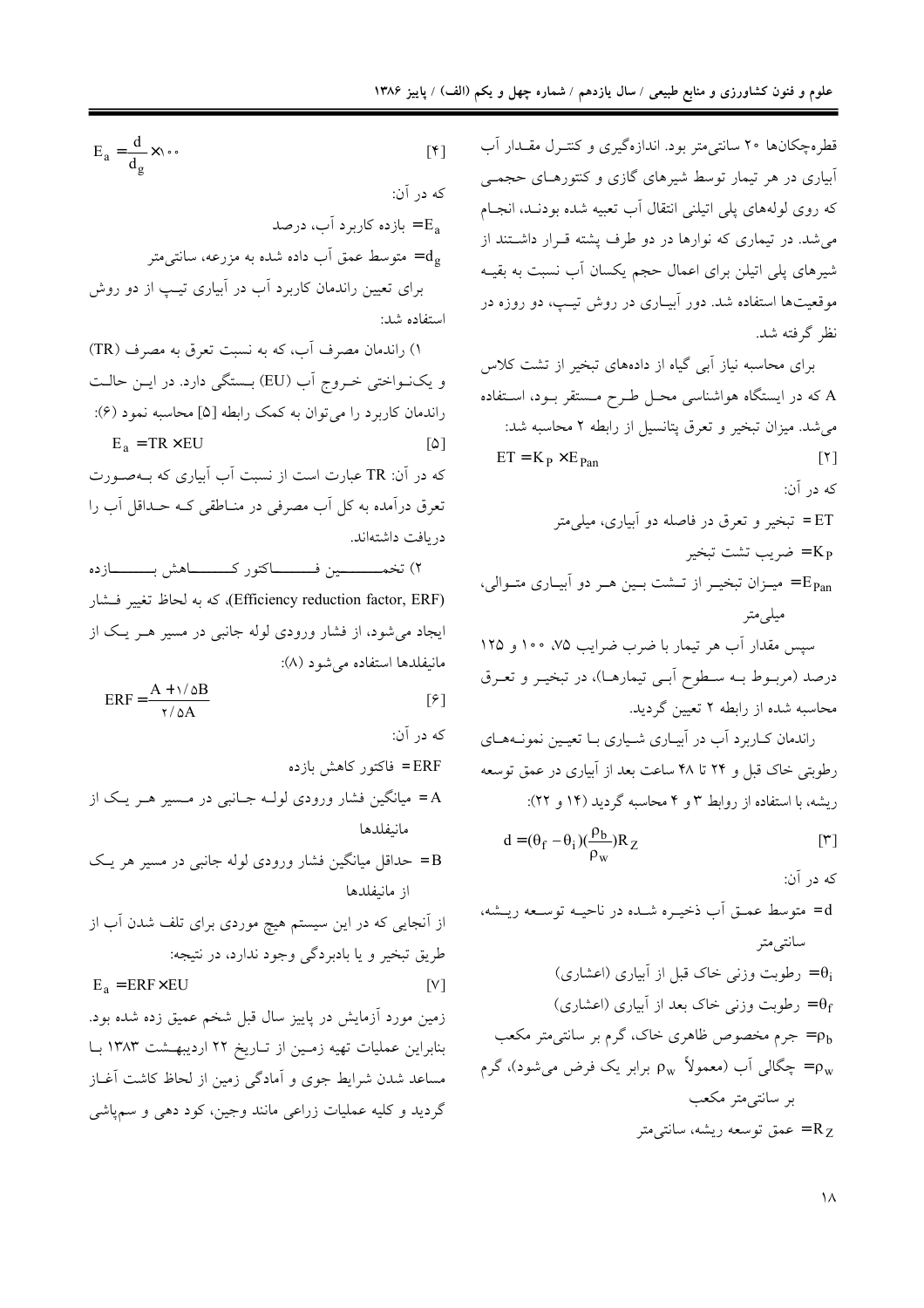مطابق عرف و نیاز مزرعه به طور یکسان در هر واحد آزمایــشی انجام شد. در انتهای فصل، برداشت محصول به صورت دستی انجام شد. به منظور حــذف آثــار حاشــيهاي، برداشــت از ۶ متــر وسط دو خط كاشت مياني هر كرت انجام گرفت.

# نتايج و بحث

میزان آب مصرفی

مقادیر آب آبیاری مورد استفاده بــرای هــر دو روش آبیــاری در شکل ۱ ارائه گردیـده اسـت. در روش آبیـاری تیـپ، در سـطح  $\rm W_{100}$  به میزان ۱۷/۴۴ درصد آب بیشتری نسبت بـه سـطح  $\rm W_{125}$ مصرف شده است. این تفاوت در روش شیاری ۱۷/۲۲ درصد است. در سطح کاربرد ۱۰۰ درصد، در روش شیاری بـه میـزان ۴/۷ درصد آب بیشتری نسبت به روش تیپ مصرف شده است. اکبوی (۲) از مقایسه روش آبیباری بنارانی بنا روش آبیباری سطحی (شیاری) نتیجه گرفت که در روش ابیاری بـارانی بـیش از ۳۵ درصد در مصرف آب صرفه جويي مي شود.

#### راندمان كاربرد

### الف) راندمان کاربرد در آبیاری شیاری

برای محاسبه راندمان کاربرد از نمونههای رطوبتی خـاک قبـل و بعد از آبیاری در عمق توسعه ریشه استفاده شـده اسـت. عمـق توسعه ریشه بهوسیله نمونهبرداری از خاک در ۵ نوبـت آبیـاری با حفر گودال اندازهگیری شد. نتـایج انـدازهگیـری بــه تفکیـک سطح آبیاری در جداول ۱ تا ۳ آورده شده است.

همان طور که در جدول ۱ مشاهده مـیشـود در سـطح آب آبیاری ۷۵ درصـد، حـداقل رانـدمان کـاربرد ۷۹/۸۲ و حـداکثر ۹۹/۱۵ درصد است. با توجه بـه ارقـام منـدرج در ايـن جـدول ملاحظه می شود که رطوبـتهـای بعـد از آبیـاری در بعـضی از نوبتهای آبیاری کمتر از ظرفیت مزرعه (۲۵/۷ درصد حجمـی) است که نشان دهنده شرایط کم آبیاری میباشـد. از دلایـل بـالا بودن راندمان کاربرد آب در این سطح آب آبیاری، حــاکم بــودن شرایط کم آبیاری، نداشتن رواناب سطحی در انتهـای مزرعــه و

اعمال مدیریت صحیح اَبیاری به علت کوچک بودن کـرتهـای آزمایشی (۴۵ متر مربع) میباشد. موسـوی و همکـاران (۱۳) در ارزیابی بازده سیستم آبیاری نواری در برخمی مزارع استان کهگیلویه و بویراحمد نیز بـه ایــن نتیجــه رســیدند کــه رانــدمان کاربرد بالا نشان دهنده آبیاری کمتـر از حـد مـورد نیـاز اسـت. کمآبیاری، به شرط اعمال مدیریت صـحیح، بـه عنـوان یکـی از تمهیدات شناخته شده در خصوص استفاده بهینــه از آب مطــرح است. در واقع با اعمال کمآبیـاری در برنامـهریــزی پــروژههــای أبياري مي توان از تلفات أب بهصورت نفوذ عمقي جلـوگيري و در نتیجه برای مصرف گیاه استفاده کرد (۴).

در سطح اَب اَبیاری ۱۰۰درصد (جدول ۲) حداقل و حــداکثر راندمان كاربرد به ترتيب برابر ۶۷/۱۸ و ۸۵/۲۴ درصد است.

در جدول ۳ مشاهده میشود که حداقل و حـداکثر رانــدمان کاربرد در سطح آبی ۱۲۵٪ (۵۳/۳۲ و ۸۱/۷۱ درصد) نسبت به سایر سطوح آب آبیاری کمتر مـیباشــد. از آنجـاییکـه در ایــن کرتهای آزمایشی رواناب وجود نداشت و عمق آب داده شــده به کرتها نیز بیشتر از دو تیمار دیگر بود، به نظر میرسد علت عمده پایین بودن راندمان آبیاری تلفات نفوذ عمقی باشد.

ارقام مندرج در جداول ١ تا ٣ نشان مـي دهنـد كـه رانـدمان کاربرد آب در ابتدای فصل رشد نسبت به سایر نوبتها تقریباً پایین میباشد. علت آن این است که در این زمـان، ریـشه گیـاه هنوز رشدي نداشــته و اّب عمــدتاً بــه صــورت نفــوذ عمقــي و مقداری نیز به صورت تبخیر به هدر رفته اسـت. ایــن نتـایج بــا مطالعات مأمن پوش و همکاران (۱۱) در برخی از مزارع اســتان اصفهان مشابهت دارد.

میانگین رانـدمان کــاربرد آب در روش شــیاری در هــر ســه سطح نیاز آبی در جدول ۴ آورده شده است. یکی از دلایل بـالا بودن راندمان کاربرد استفاده از روش آبیـاری کرتـی- شـیاری میباشد، بهطوریکه نتایج مطالعات اسدی و همکـاران (۱) نیـز نشان می دهد، حداکثر راندمان آبیاری در مناطقی اتفاق افتاده که از روش آبیاری کرتی- شیاری استفاده شده است. علـت دیگـر، تخمـين صـحيح عمــق توســعه ريــشه اســت، بــهطـوريكــه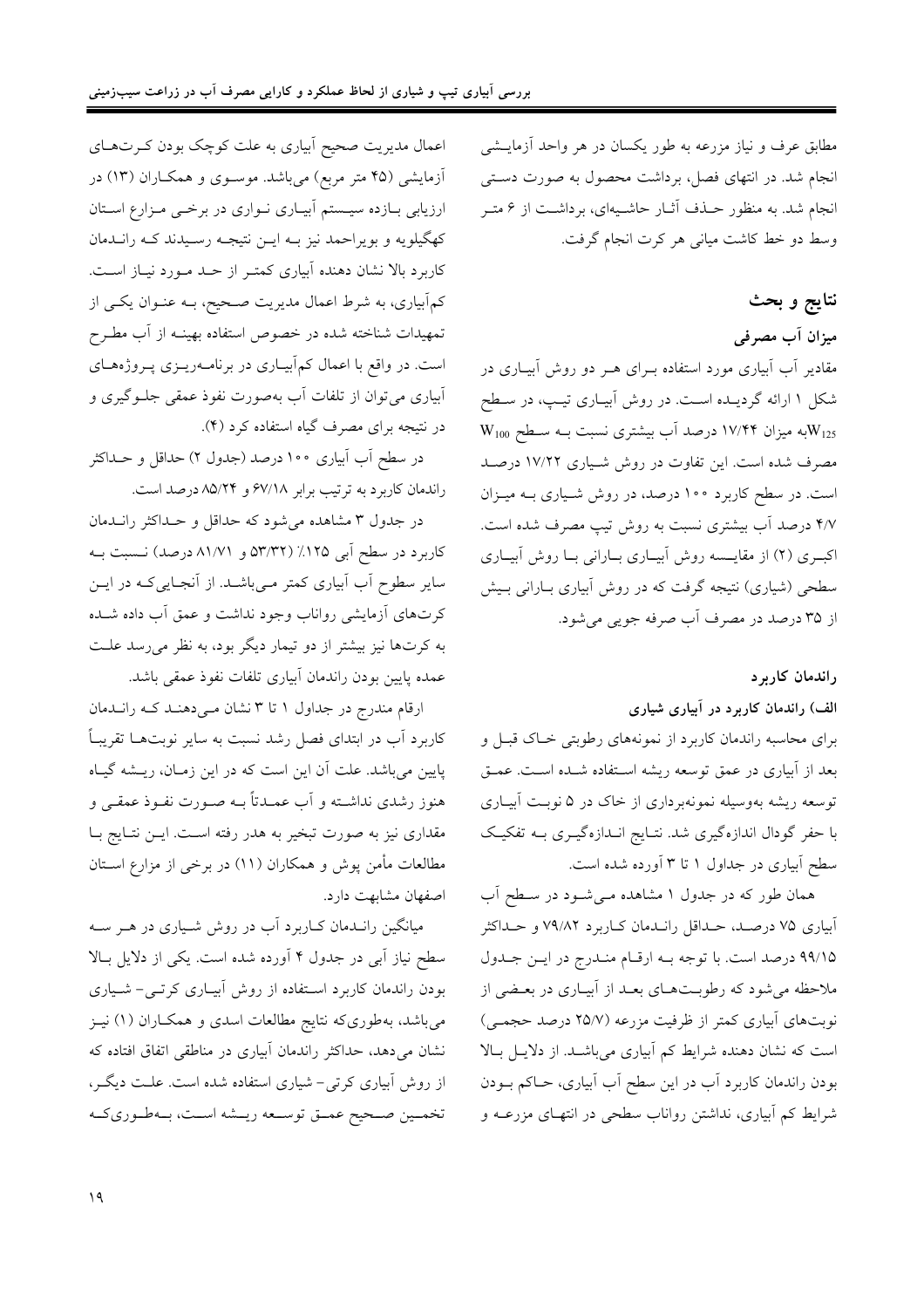

شکل ۱. میزان آب مصرفی در سطوح مختلف آب آبیاری برحسب متر مکعب در هکتار

| راندمان کاربر د<br>آب (درصد) | عمق أب داده شده<br>به کرت (میلم متر)        | متوسط عمق توسعه<br>ريشه (سانتي متر) | متوسط رطوبت خاک بعد از<br>آبیاري (درصد حجمي) | متوسط رطوبت خاک قبل از<br>أبياري (درصد حجمي) | نوبت ابیاری |
|------------------------------|---------------------------------------------|-------------------------------------|----------------------------------------------|----------------------------------------------|-------------|
| V9/AY                        | YY/AY                                       | ه ۲                                 | YY/V                                         | ۱۱۶                                          |             |
| 99/10                        | ۳۵/۵۵                                       | ۲۵                                  | $YY/\gamma$                                  | $\circ$ / $\circ$                            | ٣           |
| 99/91                        | $\mathsf{r}\mathsf{r}/\mathsf{o}\mathsf{r}$ | ۳۰                                  | Y1/9                                         | ۱۰/۶                                         | ۵           |
| 99/AA                        | TV/Y                                        | ٣۵                                  | $Y \circ 79$                                 | ۱۰/۳                                         | ٧           |
| 97/9                         | ۳۹/۶۱                                       | ۴۰                                  | YY/9                                         | $\Upsilon$                                   | ٩           |

جدول ۱. راندمان کاربرد آب در سطح آب آبیاری ۷۵ درصد تبخیر از تشت تبخیر

جدول ۲. راندمان کاربرد آب در سطح آب آبیاری ۱۰۰ درصد تبخیر از تشت تبخیر

| راندمان کاربر د | عمق أب داده شده         | متوسط عمق توسعه | متوسط رطوبت خاک بعد از | متوسط رطوبت خاک قبل از | نوبت أبياري |
|-----------------|-------------------------|-----------------|------------------------|------------------------|-------------|
| آب (درصد)       | به کرت (میلی متر)       | ريشه (سانتىمتر) | أبياري (درصد حجمي)     | آبیاری (درصد حجمی)     |             |
| $Y/\lambda$     | 47/76                   | ه ۲             | $Y\Lambda/V$           | ۱۴                     |             |
| 99/10           | $\mathbf{y}/\mathbf{y}$ | ۲۵              | $\Upsilon V/\Upsilon$  | $\frac{1}{\gamma}$     | ٣           |
| 99/91           | $Y_0/Y_0$               | ۳۰              | $Y\Delta/Y$            | ۱۲/۳۳                  | ۵           |
| 99/AA           | 49/61                   | ٣۵              | $\Upsilon V/\Upsilon$  | 19/0                   | ٧           |
| 97/9            | $\Delta Y/\Delta Y$     | ۴۰              | 7910                   | ۱۷                     |             |
|                 |                         |                 |                        |                        |             |

جدول ۳. راندمان کاربرد آب در سطح آب آبیاری ۱۲۵ درصد تبخیر از تشت تبخیر

| راندمان کاربر د                     | عمق أب داده شده       | متوسط عمق توسعه  | متوسط رطوبت خاک بعد                | متوسط رطوبت خاک قبل از | نوبت أبياري |
|-------------------------------------|-----------------------|------------------|------------------------------------|------------------------|-------------|
| آب (درصد)                           | به کرت (میلم متر)     | ريشه (سانتي متر) | از أبياري (درصد حجمي)              | اّبیاری (درصد حجمی)    |             |
| $\Delta Y/Y$                        | $\Delta f/V \circ$    | ه ۲              | <b>YV/V</b>                        | $\frac{17}{\Lambda}$   |             |
| $\Delta \mathcal{N}/\Delta \Lambda$ | 09/70                 | ۲۵               | ۲۶                                 | ۱۳/۳                   | ٣           |
| $\Lambda$ $\mathcal{N}$             | $\Delta$ ۶/V $\Delta$ | ۳۰               | ۲۸/۱                               | $\frac{17}{V}$         | ۵           |
| 94/19                               | 84/07                 | ٣۵               | $\mathsf{Y} \mathsf{Y} \mathsf{Y}$ | ۱۵٬۸                   | ٧           |
| $\Delta \mathbf{r}/\mathbf{r}$      | 99/01                 | ۴۰               | 76/V                               | ۱۷٬۹                   | ٩           |
|                                     |                       |                  |                                    |                        |             |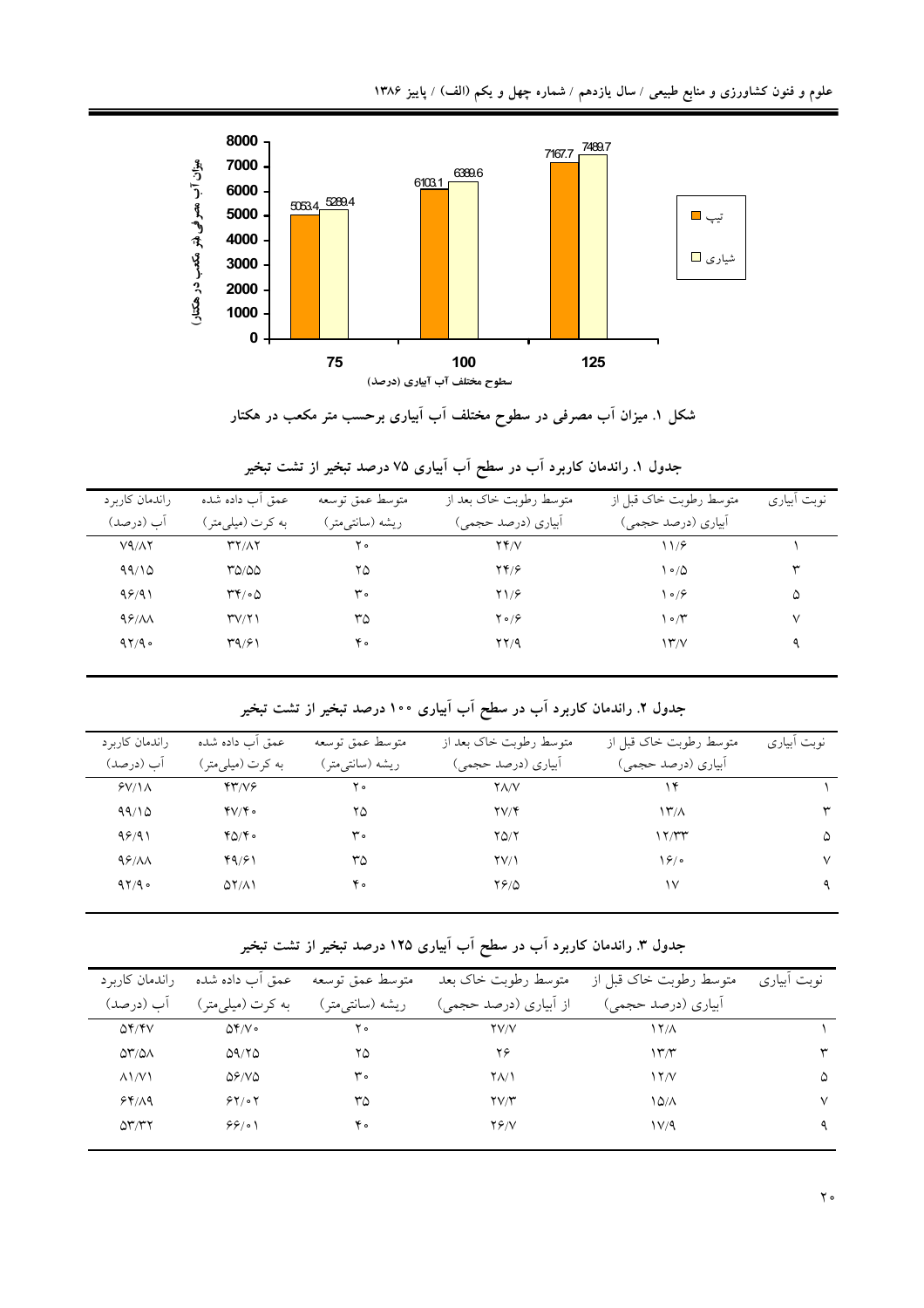| جدون ۱. سوشط زاندهان تاربرد در سطوح محتلف تاربرد آب در روس سیاری |                  |                |                  |                       |  |  |
|------------------------------------------------------------------|------------------|----------------|------------------|-----------------------|--|--|
|                                                                  | - تىمار ۱۲۵ درصد | تىمار ۱۰۰ درصد | تیمار ۷۵ درصد    |                       |  |  |
| $V^{\varphi}/\Delta r$                                           | ۶۱/۵۴            | VY/AA          | $4\tilde{r}$ /14 | راندمان کاربرد (درصد) |  |  |

بط راندمان کاربرد در سطوح مختلف کاربرد آب در روش شبار<sup>ی</sup>

میباشد. دو روش آبیاری تیپ، تیمار نوار تیپ در سطح زمین و وسط پشته و نوار تیپ در عمق ۵ سانتیءمتری از سطح زمـین و وسط پشته در یک سطح آماری قرار گرفتند. اونــدر و همکــاران (۲۴) گزارش کردند که تأثیر معنی داری بیبن روش های تیپ سطحی و دفن شده بر عملکرد غده سیبزمینی وجود ندارد.

اثر سطوح مختلف آبیاری بر عملکرد غـدههـا در سـطح ۱ درصد معنیدار بود (جدول ۶). حـداکثر عملکـرد سـیبزمینـی (۳۲/۵۱ تن در هکتار) مربوط بـه سـطح آبيــاري ۱۲۵ درصــد و حداقل عملکرد سیبزمینی (۱۹/۳۳ تـن در هکتـار) در سـطح ابیاری ۷۵ درصد میباشد (جدول ۷). از مقایسه عملکرد سطوح آبیاری ۱۰۰ و ۷۵ درصد نتیجه می شود که با کاهش مقـدار آب ابیاری، عملکرد ۲۲/۷۴ درصد کاهش می یابـد. از مقایـسه عملکرد سطح اَبیاری ۱۰۰ درصد با عملکرد سطح اَبیـاری ۱۲۵ درصد، مشاهده می شود که با افزایش سطح ۱۰۰ به ۱۲۵ درصد عملکرد ۲۹/۹۹ درصد افزایش یافته است. نتایج نشان مـی دهـد که هر چه اَب بیشتری برای گیاه تأمین شـود. عملکـرد غـدههـا افزایش می یابد. البته این نتیجـه در محـدوده مطالعـه (از ۷۵ تـا ۱۲۵ درصد) میباشد. استین و همکاران (۲۷) گزارش کردند که با کاهش مقدار آب ابیاری، عملکرد غدهها کاهش می یابد.

اثر متقابل روش آبیـاری و سـطح آبیـاری در عملکــرد غــده معنیدار نشد (جدول ۶). بیــشترین عملکــرد مربــوط بــه تیمــار با مقـدار ۳۶/۹۴ تـن در هكتـار و حـداقل عملكـرد V125 $\Gamma_{\rm D0}$ مربوط به تیمار W75F با مقدار ۱۶/۷۵ تن در هکتار بهدست آمد (جدول ۸).

#### ب) عملکرد در بوته

اثر روش آبیاری بر عملکرد در بوته در سطح احتمـال ۱ درصـد معنــم دار بــود (جــدول ۶). تیمــار  $\Gamma_{\rm D5}$  دارای بــالاترین متوسـط سپاسخواه (۴) پایین بودن راندمان کاربرد را در مـزارع، کـم در نظر گرفتن عمق توسعه ريشه از حد واقعي عنوان ميكند.

ب) راندمان کاربرد آب در روش تیپ بـرای تعیـین رانـدمان کـاربرد آب در روش تیـپ، پارامترهـای ضریب یکنواختی، TR و ERF محاسبه گردید. بـرای محاسـبه ضریب یکنواختی، دبی ۶۰ خروجی (۴ خروجبی در هـر لولـه فرعی، ۵ لوله فرعی از هر ۳ تکرار) اندازهگیری شد. مقدار فشار ورودي ۶ لولـه فرعـي (۲ لولـه فرعـي در هـر ۳ تكـرار) نيـز اندازهگیری شد. مقدار راندمان کاربرد برای هـر دو روش مـورد استفاده که در بخش مواد و روشها شرح داده شد در جـدول ۵ ارائه شده است. در آبیـاری تیـپ، ضـریب یـکنـواختی ۹۵/۰۸ درصد و بازده کاربرد ۹۰/۳ و ۹۲/۳ درصد به دست آمـد. بـالا بودن این مقادیر از مزایای کاربرد نوارهای تیپ میباشد. مهـدی حسین آبادی و قائمی (۱۴) طی تحقیقی در شیراز نتایج مشابهی را به دست آوردهاند. کیفیت خوب آب آبیاری و به تبع آن عدم گرفتگی خروجیها در طول دوره آزمایش را مـیتوان از علـل دیگر بالا بودن ضریب یکنواختی و راندمان کاربرد دانست.

## عملکر د

الف) عملکرد در واحد سطح

اثر روش های آبیاری بر عملک رد غـدههــا در سـطح احتمــال ۱ درصد معنىدار بود (جـدول ۶). كمتـرين عملكـرد مربـوط بـه روش آبیاری شیاری (۲۱/۳۵ تن در هکتار) و بیشترین عملکرد مربوط به روش ابياري تيپ، تيمـار نـوار تيـپ در عمـق ۵ سانتی متری از سطح زمین و وسط پشته (۲۸/۹۱ تن در هکتــار) مي باشد (جدول ۷). كمب (۱۸) نيز بيان كرده است كه عملكرد در سیستم آبیاری زیرسطحی بیـشتر یـا برابـر سـایر سیـستمهـا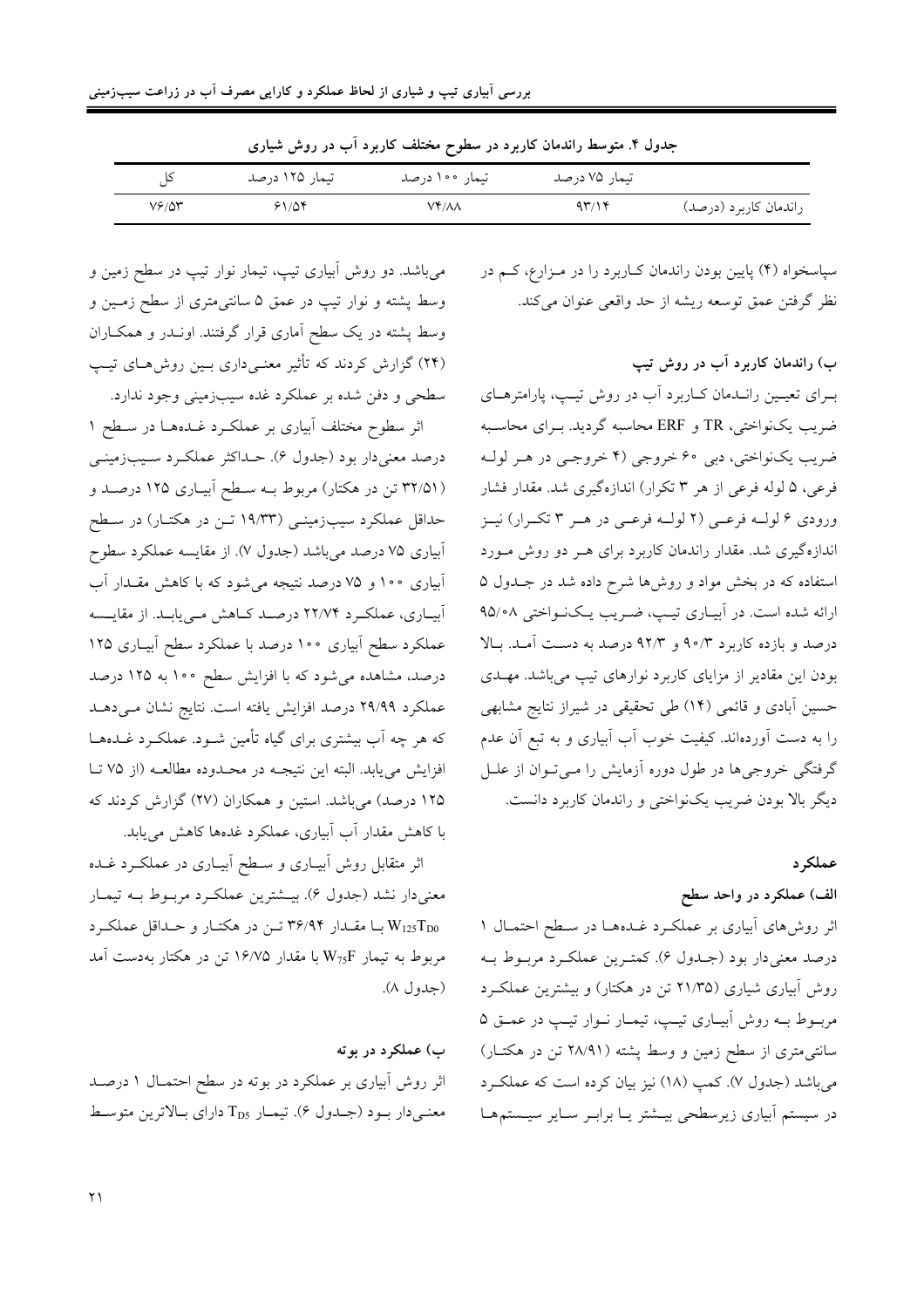| (درصد) $\rm E_a$ | ERF                    | TR                       | EU (درصد) | 4°, (ليتر بر ساعت) q. | (ليتر بر ساعت) $\mathfrak{q_n}^*$ | روش محاسبه |
|------------------|------------------------|--------------------------|-----------|-----------------------|-----------------------------------|------------|
| $9 \circ \pi$    | -                      | $\circ$ /90              | 90/07     |                       |                                   |            |
| 97/r             | $\circ$ /9 $V \circ V$ | $\overline{\phantom{m}}$ | 90/08     | ۱/۲۲                  | ۱۱۶                               |            |

جدول ۵ـ راندمان کاربرد آب در روش آبیاری تیپ

.<br>\* .q<sub>a و qa</sub> : به ترتیب متوسط یکچهارم پایینترین دبی خروجی۵ا و متوسط دبی کل خروجی۵ای مورد استفاده میباشد.

|                                            | كارايي مصرف آب                             |                                                       | عملکر د                                |                                                  |                                                                                                             |            |                              |
|--------------------------------------------|--------------------------------------------|-------------------------------------------------------|----------------------------------------|--------------------------------------------------|-------------------------------------------------------------------------------------------------------------|------------|------------------------------|
|                                            | (کیلوگرم در مترمکعب)                       |                                                       | کل (تن در هکتار)                       |                                                  | در بوته (كيلوگرم)                                                                                           |            |                              |
| سطح                                        | ميانگين                                    | سطح                                                   | ميانگين                                | سطح                                              | ميانگين                                                                                                     | درجه آزادی |                              |
| احتمال                                     | مربعات                                     | احتمال                                                | مربعات                                 | احتمال                                           | مربعات                                                                                                      |            | منبع تغييرات                 |
| $\circ / \circ \circ \circ '$              | $\circ$ / $V$ ۲۲ <sup><math>*</math></sup> | $\circ / \circ \circ \mathcal{S} V^{\otimes \otimes}$ | r1/rqq                                 | $\circ / \circ \circ / \check{Y}^{\# \#}$        | 0/0799                                                                                                      | ۲          | تكرار                        |
| $\circ / \circ \circ \circ \gamma^{\# \#}$ | $1/\Delta Y \circ \theta$                  | $\circ / \circ \circ \wedge^{\circ\circ}$             | $\Delta Y Y/Y \circ \xi$ <sup>**</sup> | $\circ / \circ \circ \circ '$ <sup>**</sup>      | $\circ$ /۲۲ $\Lambda$ <sup>**</sup>                                                                         | ۲          | مقدار أب أبياري              |
| 0/0770                                     | 0/09                                       | 0/TTT0                                                | $Q/Y\Lambda$                           | $\circ / \circ \circ \mathcal{F} \Delta^{\# \#}$ | $\circ / \circ \mathcal{H}^{\ast\ast}$                                                                      | ۴          | خطاي "الف"                   |
| 0/000                                      | $Y/\Delta YY^*$                            | 0/000                                                 | $111^{\circ}$ o $17^{*}$               | 0/0001                                           | $\circ / \circ \mathsf{Q} \mathsf{Y} \circ \overset{\text{\tiny\textsf{\tiny @}}\# \mathsf{\tiny @}}{\sim}$ | ٣          | روش أبياري                   |
| $\circ$ /۳۵۵۷                              | $\circ/144$                                | $0/11\Delta$                                          | 9/499                                  | $\circ$ /۳۱۹۴                                    | $\circ$ / $\circ$ org                                                                                       | ۶          | مقدار آب آبیاری × روش آبیاری |
|                                            | 0/117                                      |                                                       | 4/997                                  |                                                  | 0/0.04                                                                                                      | ۱۸         | خطاي "ب"                     |
|                                            | $\lambda/\lambda$                          |                                                       | $\Lambda$ /۴۵                          |                                                  | $\Lambda/\mathrm{V}\Lambda$                                                                                 |            | ضريب تغييرات                 |

جدول ۶. تجزیه واریانس عملکرد و کارایی مصرف آب سیبزمینی

\* و \*\* : به ترتیب نشانگر معنیدار بودن اثر تیمارهای آزمایشی در سطوح احتمال ۵ و ۱ درصد میباشد.

|                      |                                      | كارايي مصرف آب<br>عملكرد                 |                                                    |
|----------------------|--------------------------------------|------------------------------------------|----------------------------------------------------|
| تیمار آزمایشی        | در بوته (کیلوگرم)                    | کل (تن در هکتار)                         | (کیلوگرم در مترمکعب)                               |
| سطوح فاكتور اصلى     |                                      |                                          |                                                    |
| $W_{75}$             | $\circ$ /۴۹۲ $c$                     | $19/TT^c$                                | $\mathbf{r}/v\mathbf{q}$ <sup>b</sup>              |
| $W_{100}$            | $\circ$ / $5$ r $\circ$ <sup>b</sup> | $\gamma_0/\circ \gamma^b$                | $\mathfrak{r}_{/\mathfrak{o}}\varphi$ <sup>b</sup> |
| $W_{125}$            | $\circ$ /V $\circ$ $\wedge$ $\circ$  | $\Upsilon\Upsilon/\Delta\Upsilon^a$      | $Y/Y$ q <sup>a</sup>                               |
| تيمارهاي فاكتور فرعى |                                      |                                          |                                                    |
| $T_{D5}$             | $\circ$ / $\vee$ ۲۳ <sup>a</sup>     | $\gamma \Lambda / 9 \gamma$ <sup>a</sup> | $Y/\mathcal{F}\wedge$ <sup>a</sup>                 |
| $T_{D0}$             | $\circ$ / $990$                      | $\gamma \Lambda / \gamma^a$              | $Y/\Delta\Delta$ <sup>a</sup>                      |
| $T_{S0}$             | $\circ$ /089 $\degree$               | $\Upsilon \Upsilon / \Lambda$ o b        | $\mathbf{r}/\mathbf{q}\mathbf{r}^{\mathrm{b}}$     |
| F                    | $\circ$ /0.64 $\circ$                | Y1/TQ                                    | $\Upsilon/\Upsilon\Upsilon$ c                      |

جدول ۷. مقایسه میانگینهای\* عملکرد و کارایی مصرف آب سیبزمینی

\* : اعداد هر تیمار آزمایشی در هر ستون که دارای یک حرف مشترک هستند، فاقد تفاوت معنیدار بر اساس آزمـون دانکــن در سـطح احتمــال ۵ درصد مىباشند.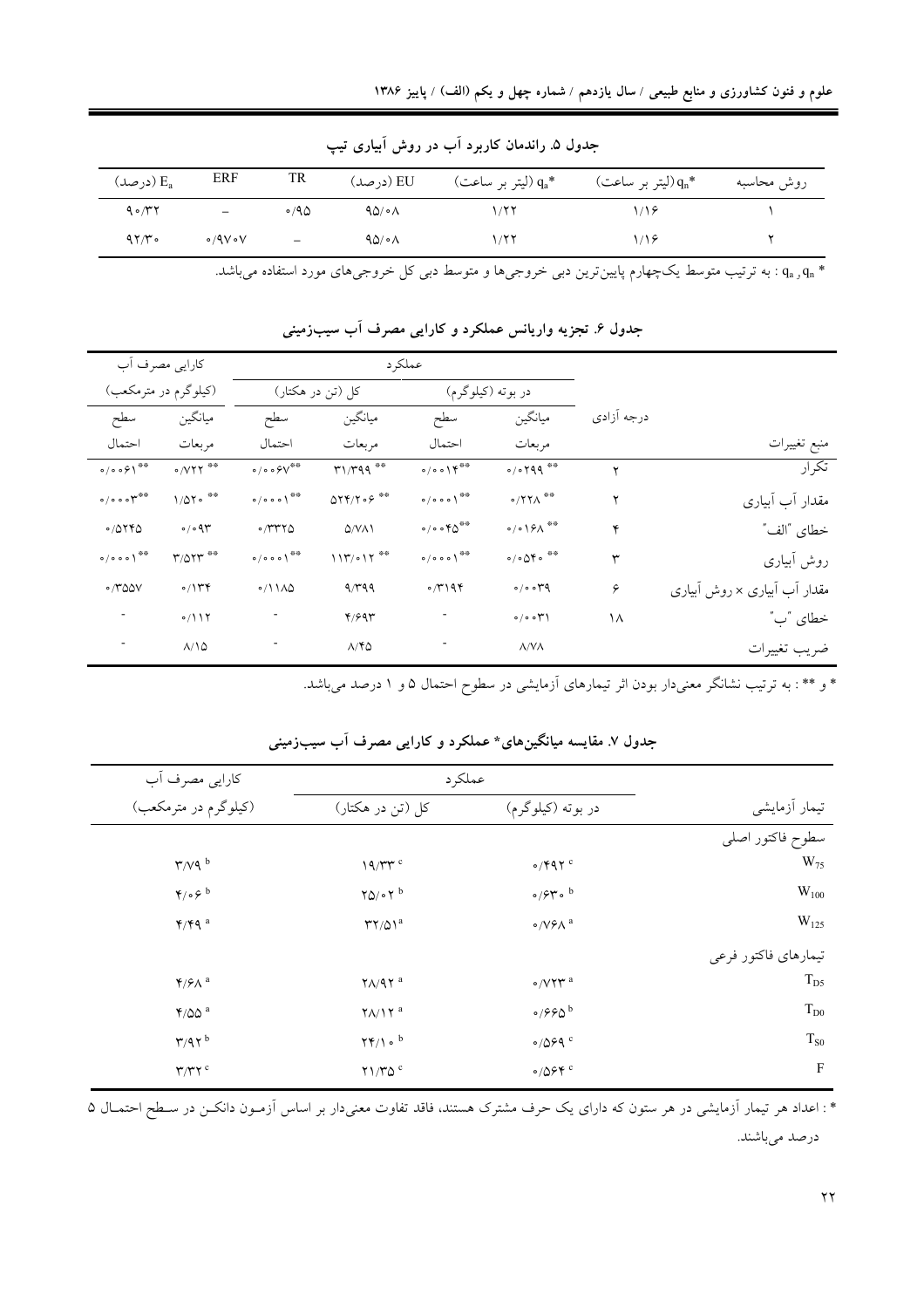| کارایی مصرف آب (کیلوگرم در                     | عملكرد                                                                                                                    |                                                                                                |                            |               | روش آبیاری | مقدار أب أبياري |
|------------------------------------------------|---------------------------------------------------------------------------------------------------------------------------|------------------------------------------------------------------------------------------------|----------------------------|---------------|------------|-----------------|
| مترمكعب)                                       | کل (تن در هکتار)                                                                                                          | در بوته (کیلوگرم)                                                                              |                            |               |            |                 |
| $Y/\$ \ $^{cd}$                                | $Y \circ /V \Delta$ def                                                                                                   | $\circ$ /0<br>A $\hspace{-1.5pt}\raisebox{0.3pt}{\text{\circle*{1.5}}}\hspace{0.2pt}^{\rm cd}$ | $T_{D5}$                   | $W_{75}$      |            |                 |
| $\mathfrak{k}/\Lambda\,\Delta^{\,\mathrm{cd}}$ | $\upgamma\circ/\uparrow\!\!\!\!\backslash\, \mathrm{d}\mathrm{e}$                                                         | $\circ$ / $\mathfrak{r}$ q $\vee$ de                                                           | $\rm T_{D0}$               | $W_{75}$      |            |                 |
| $\Upsilon/\Upsilon^{\rm cde}$                  | $\ensuremath{\mathsf{1}\mathsf{A}}\xspace/\ensuremath{\mathsf{A}\xspace}\xspace \ensuremath{\mathsf{f}\xspace}\xspace$ ef | $\circ$ / $\mathsf{fV} \circ \,^\mathrm{de}$                                                   | $\mathrm{T}_{\mathrm{S0}}$ | $W_{75}$      |            |                 |
| $\Upsilon/\Upsilon^e$                          | $19/10^{f}$                                                                                                               | $\circ$ / $\mathbf{y}$ / $\circ$ $\,$ $^{\circ}$                                               | $\mathbf F$                | $W_{75}$      |            |                 |
| $\mathfrak{r}/\Lambda\operatorname{1}$ ab      | $\mathbf{Y}^{\mathbf{q}}/\mathbf{Y}^{\mathbf{p}}$                                                                         | $\circ$ /VYV $^{\rm ab}$                                                                       | $\rm T_{D5}$               | $\rm W_{100}$ |            |                 |
| $\mathbf{Y}/\mathbf{Y}$ bc                     | $\mathbf{Y} \mathcal{S} / \mathbf{Y} \mathbf{Y}$ be                                                                       | $\circ$ /9.9 $\uparrow$ bc                                                                     | $T_{D0}$                   | $\rm W_{100}$ |            |                 |
| $\Upsilon/\Lambda\Lambda$ $^{\text{cd}}$       | $\upgamma\upgamma/\varphi\uparrow\text{ }^{\text{cd}}$                                                                    | $\circ/\Delta\Lambda\circ\ ^{\rm cd}$                                                          | $\mathrm{T}_{\mathrm{S0}}$ | $\rm W_{100}$ |            |                 |
| $\mathbf{r}/\mathbf{r}$ e                      | $\gamma\circ/\beta\gamma$ def                                                                                             | $\circ$ / $\circ$ expressed by $\circ$ de                                                      | $\mathbf F$                | $\rm W_{100}$ |            |                 |
| $\Delta/\Upsilon$ $^{\rm a}$                   | $\mathbf{Y} \mathbf{\mathcal{S}}/\mathbf{\mathcal{S}} \mathbf{V}$ a                                                       | $\sqrt[\circ]{\Lambda\hat{\omega}^a}$                                                          | $T_{D5}$                   | $W_{125}$     |            |                 |
| $\Delta/\Lambda$ $\Delta$ $^{\rm a}$           | $\mathbf{Y} \mathcal{S} / \mathbf{Q} \mathbf{Y}^{\mathrm{a}}$                                                             | $\circ$ /<br>ATV $^{\rm a}$                                                                    | $\rm T_{D0}$               | $W_{125}$     |            |                 |
| $\mathfrak{k}/\Lambda\,\Delta^{\,\mathrm{cd}}$ | $\uparrow$ 9/VA $^{\rm b}$                                                                                                | $\circ$ /<br>& $\hbox{O\hspace{-.07cm}V}$ $\hbox{^{cb}}$                                       | $T_{S0}$                   | $W_{125}$     |            |                 |
| $\Upsilon/\Delta\mathcal{S}$ de                | $\upgamma \varphi/\varphi \upgamma$ bc                                                                                    | $\circ/\mathsf{V}\mathsf{Y}\circ\ ^{ab}$                                                       | F                          | $\rm W_{125}$ |            |                 |
|                                                |                                                                                                                           |                                                                                                |                            |               |            |                 |

حدولی۸ اثرات متقابل مقدار آب آماری و روش آماری بر عملک د غدوها و کارایه مصرف آب\*

\* : اعداد هر تیمار اّزمایشی در هر ستون که دارای یک حرف مشترک هستند، فاقد تفاوت معنی۱دار بر اساس اّزمـون دانکــن در سـطح احتمــال ۵ درصد مىباشند.

> عملکرد (۷۲۳° کیلـوگرم در بوتـه) و تیمـار F دارای کمتـرین متوسط عملکرد (۵۶۴ه/ کیلوگرم در بوته) بود. میانگین عملکرد در بوته مربوط به تیمارهای F و Tso در یک سطح آمـاری قــرار گرفتند. در تیمار Tso به علت قرار گـرفتن نوارهـا در دو طـرف پشته و در نتیجه سریع اشباع شدن طرفین پشتهها، رواناب اتفاق افتاد که این پدیده میتواند علت عدم وجـود تفـاوت معنـیدار بين ميانگين عملكرد دو تيمار اخير باشد.

> اثر سطوح آبیاری بر عملکرد غـدهـا در بوتـه در سـطح ۱ درصد معنی دار بود (جدول ۶). با افزایش مقدار آب آبیاری از ۷۵ بـه ۱۲۵ درصـد مقـدار عملكـرد در بوتـه از ۴۹۲/۰ بـه ۷۶۸/۰ كيلـوگرم افـزايش يافـت (جــدول ٧). نتــايج تحقيقــات يــوان و همکاران (۲۹) نشان میدهـد کـه عملکـرد در بوتـه از ۵۶۳° تـا ۱/۰۹۰ کیلوگرم در بوته با افزایش مقدار آب آبیاری از ۲۵ درصد تبخیر از تشت تا ۱۲۵ درصد تبخیر از تشت افزایش می پابد.

اثر متقابل روش أبياري و سطوح أبياري در عملكرد غدههـا

در بوته معنى دار نشد (جدول ۶). حــداكثر عملكــرد غــدههــا در بوته در تيمار ١٢٥ درصد تيمار T<sub>D5</sub> (٨٥٠/٠ كيلوگرم) و حداقل عملکرد غـدههـا در بوتـه در تيمـار ۷۵ درصـد شـياري (۴۲۰ه کیلوگرم) حاصل شد (جدول ۸).

كارايي مصرف آب اثر روش آبیاری بے کیارایی مصرف آب در سطح احتمال ۱ درصد معنی دار بــود (جــدول ۶). در بررســی تــأثیر روش۱حـای ابیاری تیپ و شـیاری، متوسـط بیــشترین کــارایی مـصرف آب مربوط به تیمار T<sub>D5</sub> با مقدار ۴/۶۸ کیلـوگرم بـر متـر مکعـب و میانگین کمترین کارایی مصرف آب مربوط به تیمار F با مقــدار ۳/۳۲ کیلوگرم بر متر مکعب میباشد (جدول ۷). روش آبیـاری تیپ سبب افزایش ۴۱ درصدی کارایی مصرف آب نسبت به روش ابیاری شیاری گردید. در ابیاری تیپ نیاز اَبی گیاه تقریبـاً بهطور روزانه تأمین می شود. لذا رطوبت خاک در منطقه توســعه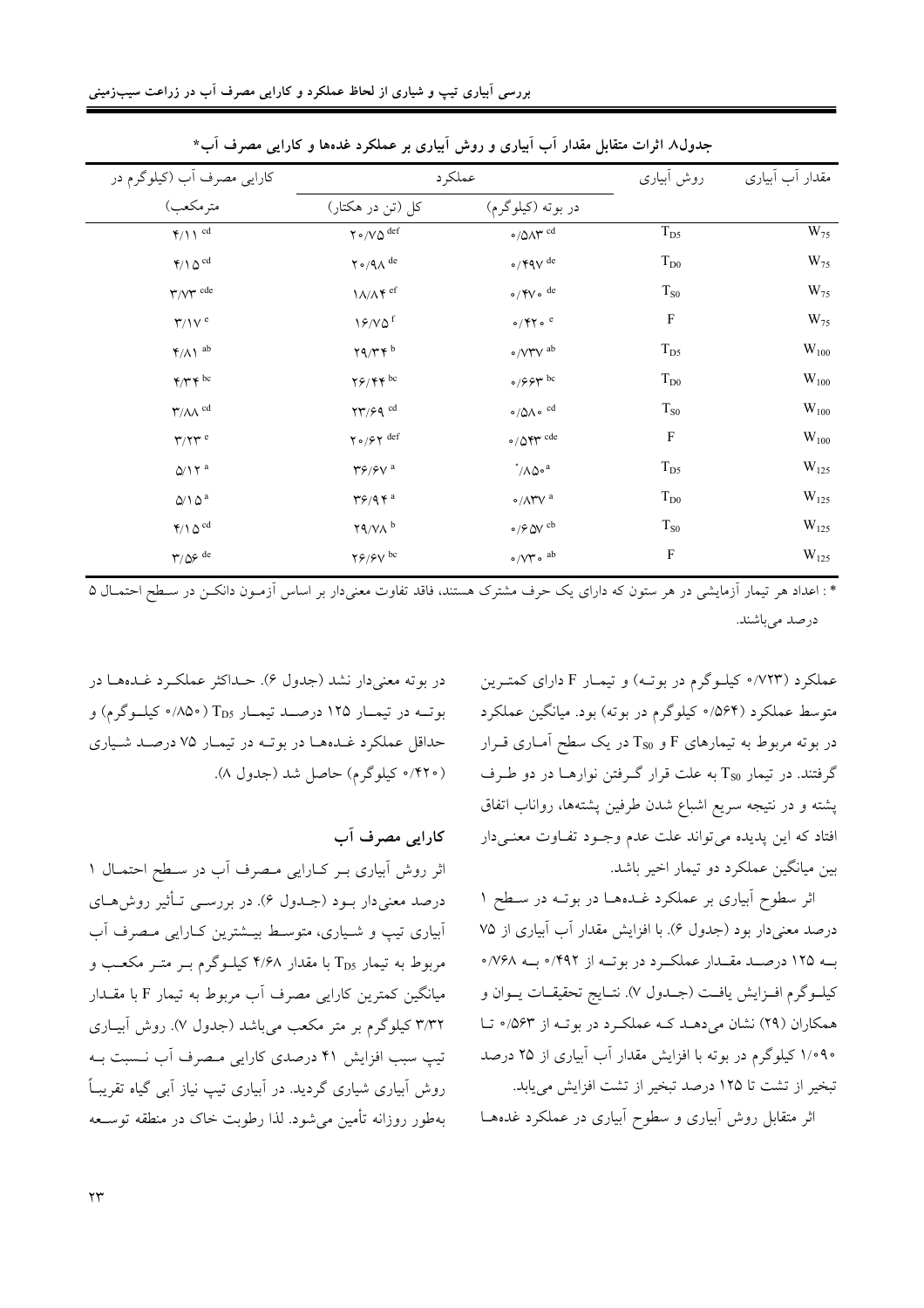ریشهها در طول دوره رشد تقریباً ثابت باقی مــی،انــد و گیــاه از نوسانهای تنش آببی کمتر صدمه می بیند. در آبیاری تیپ، عواملي چون كاهش تبخير از سطح خاك، عدم وجـود روانــاب سطحي وكنترل نفوذ عمقى باعث افـزايش توليـد و در نتيجـه کارایی مصرف اَب نسبت به روش شیاری می شوند، که با نتایج به دست آمده از تحقیقات آواری و هیواس (۱۷) مطابقـت دارد. کشاورز و حیـدری (۱۰) کــارایی مـصرف آب را بــرای روش قطرهای (تیپ) ۲/۹ کیلوگرم بر متر مکعب و بـرای نـشتی ۱/۱۱ کیلوگرم بر متر مکعب بیان کردهانــد. نتــایج تحقیــق یوهــانس و تادیس (۲۸) روی محصول گوجه فرنگی نیز با نتایج حاصـل از این تحقیق مشابهت دارد. مقایسات نشان میدهـد کـه میـانگین کارایی مصرف آب مربوط به تیمارهای  $\rm T_{D5}$ و  $\rm T_{D0}$  در یک سطح آماری قرار گرفته و تفاوت معنیداری ندارند. لازم به ذکر است که میانگین کارایی مصرف آب مربوط بـه تیمـار T<sub>D5</sub> بـه انـدازه ۲/۸۵ درصد بیشتر از مقدار مربوط به تیمار T<sub>D0</sub> بود که علت آن تلفات كمتر أب در اثر تبخير مي باشد.

اثر تیمارهای آب آبیاری بر کارایی مصرف آب در سطح ۱ درصد معنیدار بود (جدول ۶). سطوح آبیاری ۷۵ و ۱۰۰ درصد در یک سطح آماری قرار دارند و اختلاف کـارایی مـصرف آب این دو سطح معنیدار نبود. بیشترین میانگین کارایی مصرف آب با مقدار ۴/۴۹ کیلوگرم بر متر مکعب از سطح W<sub>125</sub> بهدست آمد (جدول ۷). از تحقیقات آلءمران و همکـاران (۱۶) و فـابیرو و همکاران (۲۰) روی کدو و خربزه نیز نتایج مشابه حاصل شد. اثر متقابل روش أبيـاري و سـطح أبيـاري كـارايي مـصرف أب معنیدار نشد (جدول ۶). با این وجـود مقـدار میـانگین کـارایی مصرف مربوط به تیمار W125TD0 با مقدار ۵/۱۵ کیلوگرم بر متر مکعب حداکثر و حداقل کارایی مصرف آب درتیمـار W75F بــا مقدار ۳/۱۷ کیلوگرم بر مترمکعب حاصل شد (جدول ۸).

در معادله ۷، رابطه بین کارایی مصرف آب (y) و عملکرد (x) نشان داده شده است. این معادله نشان می دهد که با افزایش عملکرد، کارایی مصرف اَب نیز افزایش می یابد (R) (R). در فرمول ٨ رابطه بين كارايي مصرف أب و عملكرد در بوته نشان

داده شده است. این رابطه نیـز نـشان مـیدهـد کـه بـا افـزایش عملكرد در بوتــه، كــارايي مــصرف أب افــزايش مــي يابــد  $(R^{\dagger} = \circ / AV)$ 

 $y = 0$  /  $0.009$   $X^7 + 0$  /  $0.099$   $X + 1$  /  $9.00$  $[V]$ 

 $y = \frac{1}{2} \sqrt{Y} \sqrt{X} X + \frac{1}{2} \sqrt{Y} X + \frac{1}{2} \sqrt{Y} Y$  $\lceil \Lambda \rceil$ 

مقایسه اقتصادی سطوح مختلف آب آبیاری مقایسه اقتصادی در این بخش با در نظر گرفتن قیمـت هـر متـر مکعب آب آبیاری ۲۵۰ ریال، هزینـه تولیـد در یـک هکتـار سیبزمینی (کاشت، داشت و برداشت بــدون در نظـر گــرفتن هزينــه اَبِ) ١۵١٢۶١٨٠ ريــال و نيــز قيمــت يــك كيلــوگرم سیبزمینی ۶۷۰ ریال انجام شد.

متوسط حجـم أب أبيـاري در ســطوح مختلـف أبيــاري در شکل ۱ نشان داده شده است. سطح آبیاری ۱۲۵ درصـد نـسبت سطح ١٥٥ درصد ١٠٨٢/٤١ متر مكعب أب اضافي مصرف داشته است. بنابراین هزینه آب مصرفی اضافی برابر ۲۷۰۶۰۲ ریال میباشد. مقدار افزایش عملکرد سطح آبیـاری ۱۲۵ درصـد نسبت به سطح آبیاری ۱۰۰ درصد، ۷/۴۹ تن میباشد که ارزش مازاد آن ۵۰۱۸۳۰۰ ریال میشود. در نتیجه سـود حاصـل برابـر ۴۷۴۷۶۹۸ ریال می شود. بـا ایــن حجـم آب اضـافی، مـی تـوان ۱۷۳۳/۰ هکتار زمین، با سطح آبیاری ۱۰۰ درصـد را زیرکـشت برد که مقـدار محـصول تولیـدی ۴/۳۳۶ تـن و درآمـد حاصـل ۲۹۰۵۱۲۰ ریال خواهد بود. باید توجه داشت که افزایش سطح زيركشت مستلزم هزينههاى اضافى مانند هزينه بذر، أمادهسـازى زمین، کود و غیره میباشد. به عبارتی هزینه تولیـد سـیبزمینـی در ۱۷۳۳/۰ هکتــار (بــدون درنظــر گــرفتن هزينــه آب) برابــر ۲۶۲۱۳۶۷ ریال میباشد، که سود حاصل خیلـی کـم (۲۸۳۷۵۳ ریال) می شود. در نتیجه به کار بردن حجم اَب اضافی در سـطح آبیاری ۱۲۵ درصد نسبت به سطح آبیـاری ۱۰۰ درصـد از نظـر اقتصادی مقرون به صرفه مـیباشــد (سـود ۴۷۴۷۶۹۸ ریـال در مقابل ۲۸۳۷۵۳ ريال).

سطح آبیاری ۱۰۰ درصد نسبت به سطح آبیاری ۷۵ درصـد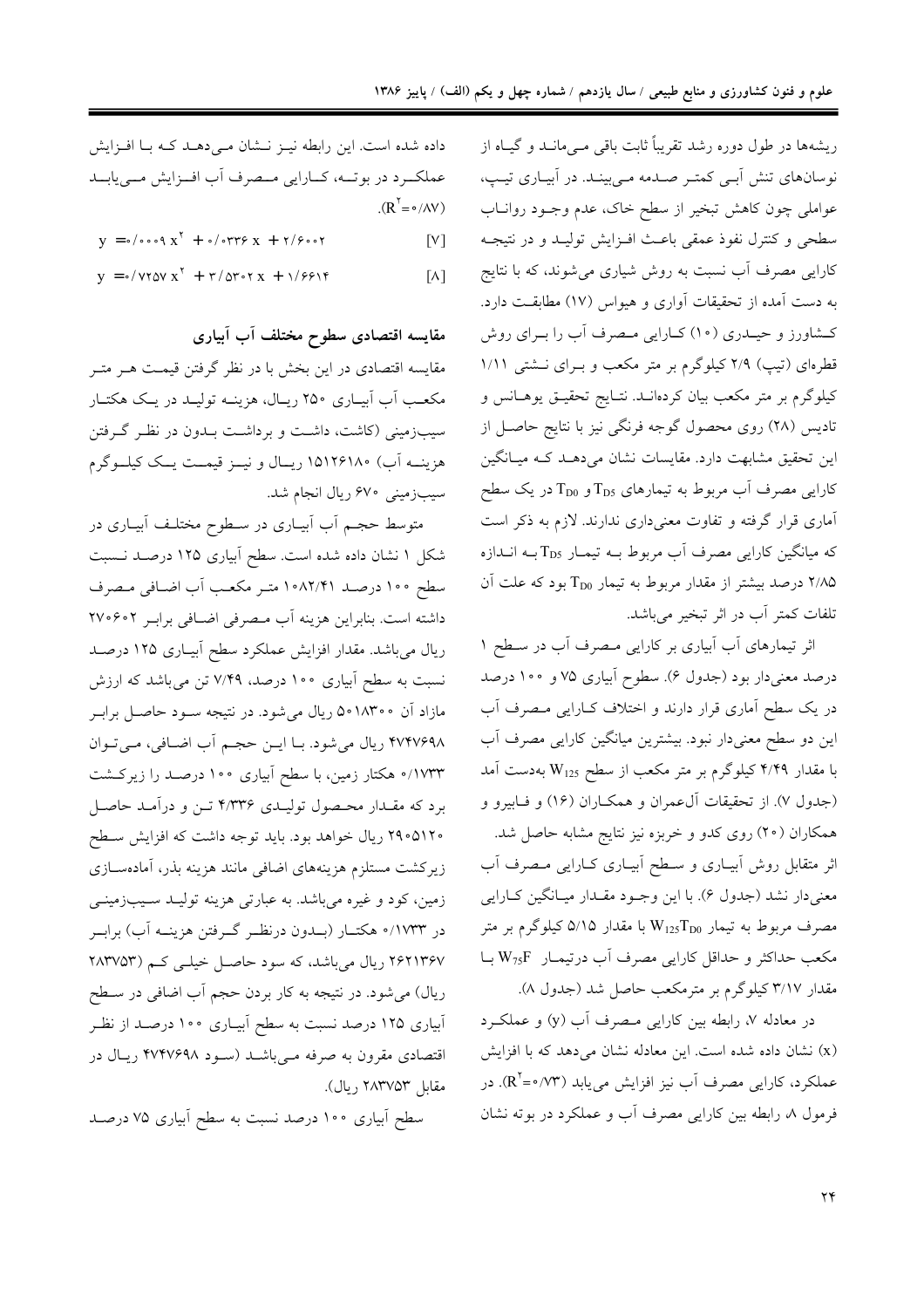بردن حجم آب اضافی در سطح آبیاری ۱۲۵ درصـد نـسبت بـه سایر تیمارهای آب آبیاری از نظـر اقتـصادی مقـرون بـه صـرفه مي باشد. لازم به ذكر است كه مقايسات فوق بـا افـزايش قيمـت آب آبیاری متفاوت خواهد بود و این مقایسه بـا قیمـت فعلـی انجام شده است.

سياسگزاري

بدین وسیله از مرکز تحقیقات کشاورزی و منـابع طبیعـی اسـتان همدان و دانشگاه صنعتی اصفهان که در تأمین امکانات و انجـام آزمایش همکاری نمودهاند، تشکر و قدردان<sub>ی</sub> میگردد.

۱۰۷۴/۹۲ متر مکعب آب بیشتر مصرف داشته است. بنـابراین هزینه آب مصرفی اضافی برابر ۲۶۸۷۳۰ ریال مـیباشـد. مقــدار افزایش عملکرد سطح آبیاری ۱۰۰ درصد نسبت به سطح آبیاری ۷۵ درصد، ۵/۶۹ تن میباشد که مقدار درآمد اضافی حاصل از آن ۳۸۱۲۳۰۰ ریال است. بنابراین مقدار سـود بـه دسـت آمـده برابر ۳۵۴۳۵۷۰ ریال میباشد. با این حجم آب اضافی، ۲۰۷۸. هکتار زمین را با سطح آبیاری ۷۵ درصد می توان زیرکشت برد، کـه مقـدار محـصول توليـدي ١۶۸°۴/۰ تـن و درآمـد حاصـل ۲۶۹۱۲۵۶ ریال خواهـد بـود. بـا در نظـر گـرفتن هزينـه توليـد سیبزمینی در ۲۰۷۸/۰ هکتار (بدون درنظر گـرفتن هزینـه آب، ۳۱۴۳۲۲۰ ریال) هیچ سودی حاصل نمیگردد. در نتیجه، به کار

#### منابع مورد استفاده

- ١. اسدي، ا.، ش. اشرفي، ج. باغاني، ح. رياحي، ت. سهرابي، ح. طائفهرضائي، ف. عباسي، ع. كشاورز، ع. مأمنﭘـوش و ع. ميــانآبــي. ۱۳۷۵. بررسی عملکرد روش۵ای آبیاری سطحی تحت مدیریت زارعین. مجموعه مقـالات دومـین کنگـره ملـی مـسائل آب و خاک کشور، وزارت کشاورزی، صفحات ۳۰- ۴۰.
- ۲. اکبری، م . ۱۳۷۷. مقایسه روش۵ای آبیاری بارانی و سطحی (شیاری) روی عوامل کمـّی و کیفی سیبزمینــی. نــشریه شــماره ۱۲۱ مرکز اطلاعات و مدارک علمی کشاورزی.
	- ۳. جعفری، ع. م. و م. رضوانی. ۱۳۸۰. بررسی راهکارهای مقابله با بحران آب در استان همدان. سازمان مدیریت و برنامهریزی استان همدان.
- ۴. سپاسخواه، ع. ۱۳۸۳. نگرشی دوباره بر پــژوهش بــازده آبیــاری در جمهــوری اســلامی ایــران. مجموعــه مقــالات اولــین کنفــرانس روشهای پیشگری از اتلاف منابع ملی، فرهنگستان علوم جمهوری اسلامی ایران، صفحات ۵۳–۶۴، تهران.
- ۵. سیدان، م. و ع. قدمی فیروز آبادی. ۱۳۸۱. بررسی عملکرد سیستمهای آبیاری و معرفی بهترین گزینهها به منظور افـزایش رانــدمان آبیاری در استان همدان. سازمان مدیریت و برنامهریزی، ۲۵۰ صفحه.
	- ۶. علیزاده، ا. ۱۳۷۸ *اصول و عملیات آبیاری قطرهای*. چاپ دوم، انتشارات دانشگاه امام رضا (ع)، مشهد.
- ۷. فرشی، ع. ۱۳۸۳. مصرف بهینه اَب کشاورزی. اولین همایش بررسی مشکلات شبکههـای اَبیـاری، زهکـشی و مـصرف بهینــه اَب کشاورزی، گوهران کویر، صفحات ۳۴–۳۶.
	- ۸. قاسمزاده مجاوری، ف. ۱۳۶۹. *ارزیابی سیستمهای آبیاری مزارع* (ترجمه). چاپ اول، انتشارات آستان قدس رضوی، مشهد.
- ۹. قائمی، ع. و ز. مهدی حسین آبادی. ۱۳۸۲. نگرشی بر منابع آب و آبیاری تحت فشار. مجموعـه مقـالات ســومین همـایش کمیتـه منطقهای آبیاری و زهکشی استان خوزستان، سیستمهای تحت فشار، صفحات ۹-۲۰.
- ۱۰.کشاورز، ع. و ن .حیدری. ۱۳۸۳. نگرشی بر اسراف و ضـایع نمـودن منـابع آب کـشور در مراحـل تولیـد و مـصرف محـصولات کشاورزی. مجموعه مقالات اولین کنفرانس روش،ای پیشگیری از اتلاف منابع ملی، فرهنگستان علوم جمهوری اسلامی ایــران، صفحات ٣٩-۵١، تهران.